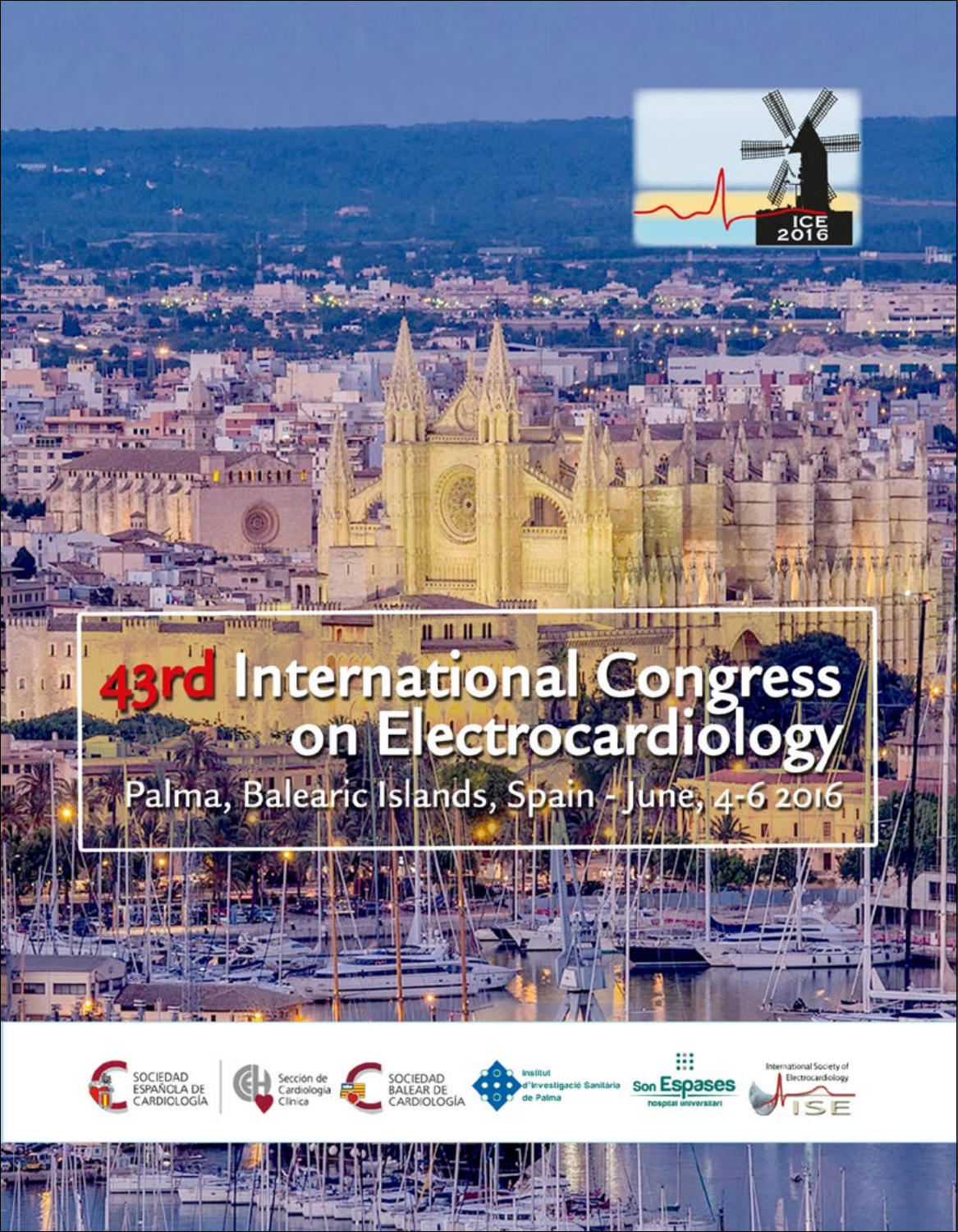# **Congress venue**

#### **Hotel Meliá Palas Atenea**

Paseo Ingeniero Gabriel Roca, 29 Palma 07014 (Mallorca) Spain

#### **REGISTRATION DESK CERTIFICATES**

The certificates will be provided upon request at the Re gistration Desk

#### **BADGE**

Badges will be mandatory for entrance halls, auditorium and exhibition

#### **SOCIAL PROGRAMME**

June 4th - 20.00 h Coktail in Palas Atenea Terrace June 4th - 21.00 h Welcome Reception in Bellver Castle June 5th - 20.15 h Organ Concert in Palma Cathedral. Gala Dinner. Restaurant Es Molí des Compte

**PRESIDENT** Miguel Fiol, MD, PhD

**HONORARY PRESIDENT** Antonio Bayes de Luna, MD, FESC, FACC

#### **INTERNATIONAL COUNCIL OF ELECTROCARDIOLOGY**

**President (2015-2017):** Wojciech Zareba. USA Past President (2013-2015): Carlos Pastore. Brazil **President-elect:** A. Baranchuk (Canada). USA **Secretary:** Milan Tysler. Slovakia **Treasurer:** Peter Macfarlane. Great Britain **Council Membership:**

L. Bacharova (Slovakia) A. Baranchuk (Canada) L. De Ambroggi (Italy) P. Dorostkar (USA) B. Gorenek (Turkey) M. Hiraoka (Japan) T. Ikeda (Japan) G. Kozmann (Hungary) J. Liebman (USA) P.W. Macfarlane (Great Britain) R.S. MacLeod (USA) C. Pastore (Brazil) P. Platonov (Sweden) M. Potse (The Netherlands) A. Ribeiro (Brazil) M. Roshchevsky (Russia) M. Sobieszczanska (Poland)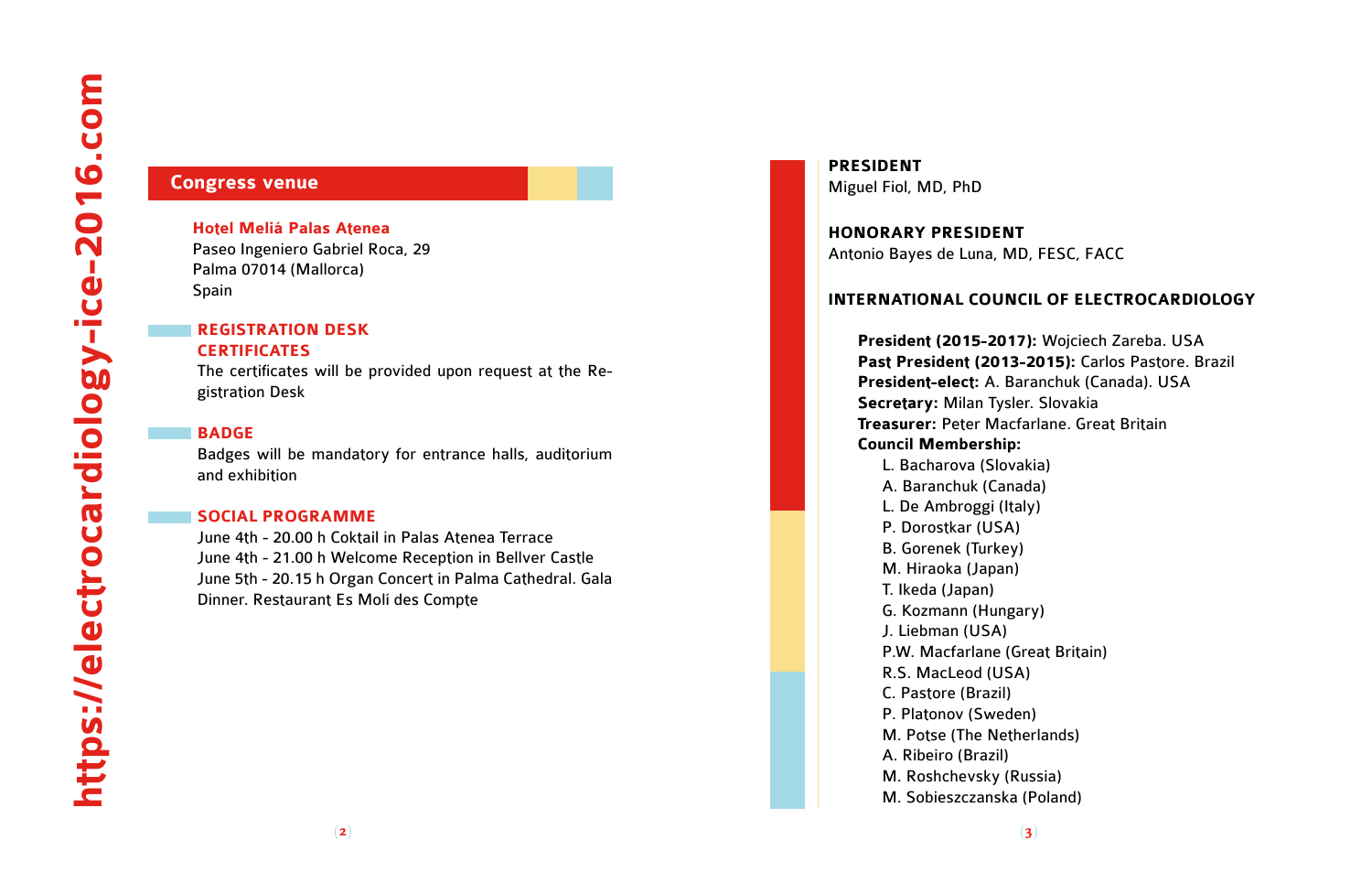**June 4, Saturday** M. Tysler (Slovakia) A. van Oosterom (The Netherlands) G. Wagner (USA) Wojciech Zareba Founding Members: I. Ruttkay-Nedecky. Slovakia E. Schubert. Germany **Honorary Member:** H. Abel. Germany R. Selvester. USA **Executive Comittee:** W. Zareba (President) C. Pastore (Past President) A. Baranchuk (President Elect) L. De Ambroggi **Membership Board:** M. Hiraoka, R. MacLeod, M. Sobieszvzanska **SCIENTIFIC COMMITTEE President:** Zareba W **Members:**

Bacharova L<br>
Fiol M Baranchuck A Pastore C Bayes de Luna A Peter McFarlane Cygankiewicz I

#### **LOCAL ORGANIZATION**

Miguel Fiol Vivencio Barrios Antonio Bayes de Luna Mar Alameda Andrés Carrillo **Noemi Torregrosa** Alberto Rodríguez Covadonga Bargaño Esther Gregoris

#### 08,00 h **Registration Desk**

| 08.30 h l | Room 1. Spanish session: SBC*/SEC **<br>AVANCES EN EL DIAGNÓSTICO A TRAVÉS DEL ELECTRO-<br><b>CARDIOGRAMA DE SUPERFICIE</b><br>Moderadores: Barrios V, Alguersuari J<br>Ponentes:<br>• García-Cosío F. El ECG de las taquicardias auriculares. Corre-<br>lación con el mecanismo de taquicardia<br>· Rodríguez E. Localización de extrasístoles ventriculares de<br>tracto de salida. Lo que hemos aprendido de la ablación<br>· Fiol M. Patrones ECG precoces en el síndrome coronario<br>agudo.<br>*Sociedad Balear de Cardiología, ** Sociedad Española de Car-<br>diología |
|-----------|--------------------------------------------------------------------------------------------------------------------------------------------------------------------------------------------------------------------------------------------------------------------------------------------------------------------------------------------------------------------------------------------------------------------------------------------------------------------------------------------------------------------------------------------------------------------------------|
| 08.30h    | Room 2. Abstract oral presentation<br>Chairmen: Tysler M (SK), Pastore (BRA)                                                                                                                                                                                                                                                                                                                                                                                                                                                                                                   |
| 09.30 h   | Room 1. Spanish session: SBC/SEC<br><b>DISCUSIÓN DE CASOS</b><br>Moderadores: Gámez J, Ripoll T<br>Coordinación de casos clínicos: Carrillo A<br>Participantes en la discusión: Alameda M, Alonso C, Maristany J,<br>Martínez- Selles M, Rodríguez E, Vallés E, Gómez A                                                                                                                                                                                                                                                                                                        |
| 10.00 h   | Room 2. Young Investigators Award Conpetition. Sponsored<br>by Edan Instruments Inc.<br>Chairmen: Dorostkar P (USA), Vinyolas X (SPA), De Ambroggi L<br>(ITA)                                                                                                                                                                                                                                                                                                                                                                                                                  |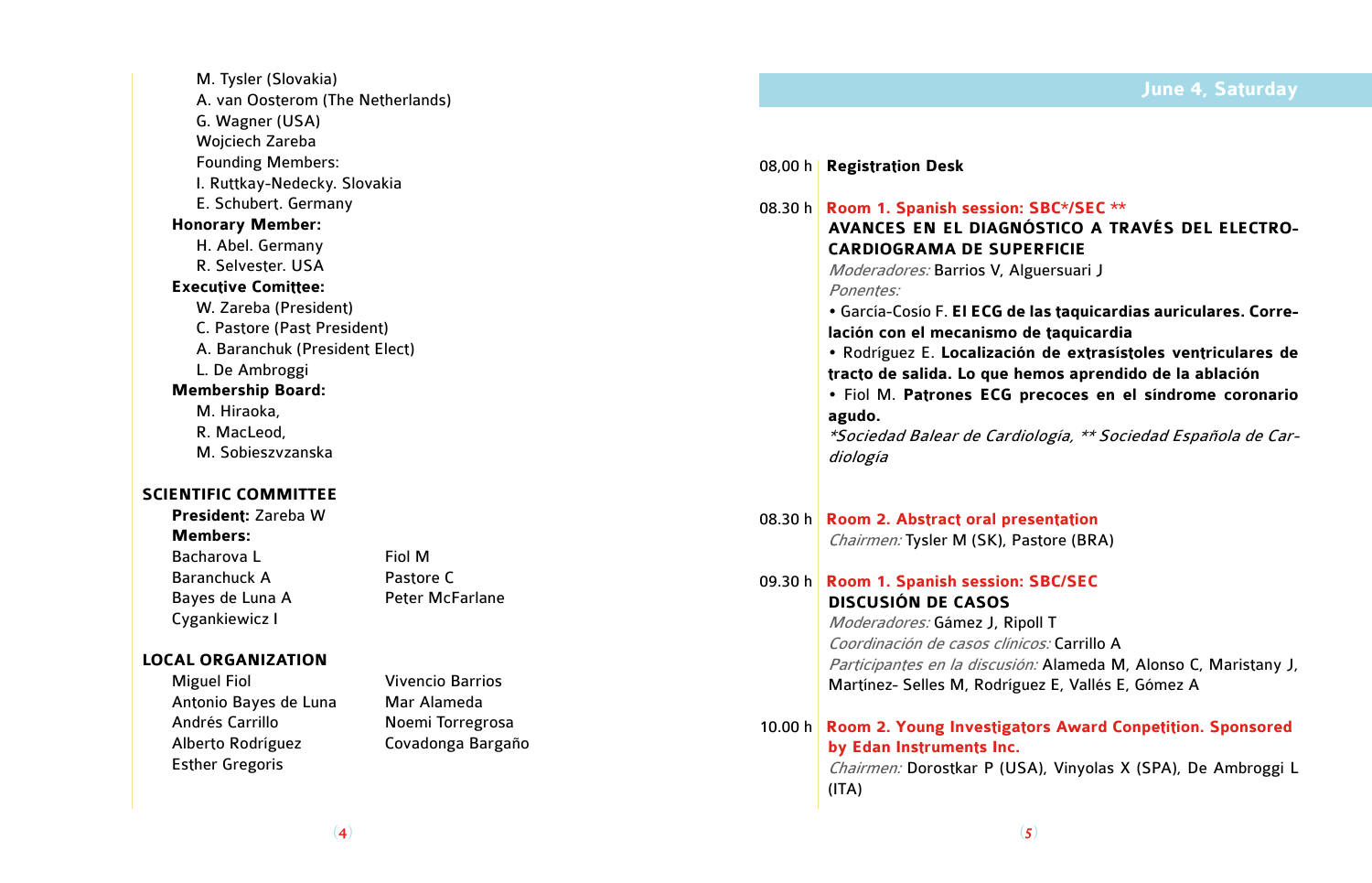- 11.30 h Break. Exhibition and posters visit
- 12.00 h **Room 1. What has changed in the anticoagulation arena? New opportunities and challenges: Discussing with Professor John Camm**

Chairman: Mont Ll (SPA)

**• Dynamic Clinical Landscape in Atrial fibrillation – Where Do We Go From Here?**

- **ENGAGE AF-TIMI 48 Implications for Stroke Prevention in Atrial Fibrillation**
- 13.00 h Lunch (Hotel Palas Atenea)

#### 14.30 h **Room 1. Electrocardiography award competition Premium: iPhone 6S**

Chairman: Fernández-Lozano I (SPA)

Discussion: Birnbaum Y (USA), Mont Ll (SPA), Nikus K (FIN), Pastore C (BRA), Rodríguez E (SPA), Villuendas R (SPA), Vallés E (SPA).

**Room 2. Translational research on ischemic ECG patterns**

Chairmen: Cinca J (SPA), Coronel R (FRA)

Speakers:

• Cinca J (SPA). **ST segment changes induced by acute myocardial ischemia at opposite regions: A cancellation effect.** 

• Coronel R (FRA). **The genesis of the electrocardiographic T wave**

• Mac Leod R (USA). **Early ECG markers of nontrasnmural myocardial ischemia** 

• Rosselló X (UK). **Electrocardiographic signs of ischemic preconditioning**

16.00 h Break. Exhibition and posters visit

16.00 h **Room 1. Value of ECG in high competition athletes** Chairman: Mont LL (SPA), Pérez-Riera A (BRA) Speakers:

- Mont LL (SPA). **Arrhytmias in high competitive athletes**
- Cygankiewicz I (POL). **Abnormal ECG criteria in athletes**
- Villuendas R (SPA). **Consensus documents**

#### **Room 2. New drugs and repolarization**

Chairmen: Couderc JP (USA), Tamargo J (SPA) Speakers:

**•** Camm J (UK). **New drugs for the treatment of atrial fibrillation**

**•** Zareba W (USA). **Late sodium current blockers and QT shortening**

**•** Couderc JP (USA). **Computerized approaches to repolarization analyses in drug safety**

**• Tamargo J (SPA). New drugs in the treatment of atrial fibrillation: hype or hope?**

#### 17.30 h **Room 1. Opening Ceremony**

**Rijlant lecture:** Brugada P (BEL) **Brugada syndrome: 30 years of scientific excitement and more...**

#### 20.00 h **Coktail Palas Atenea Terrace**

#### 21.00 h **Welcome Reception in Bellver Castle**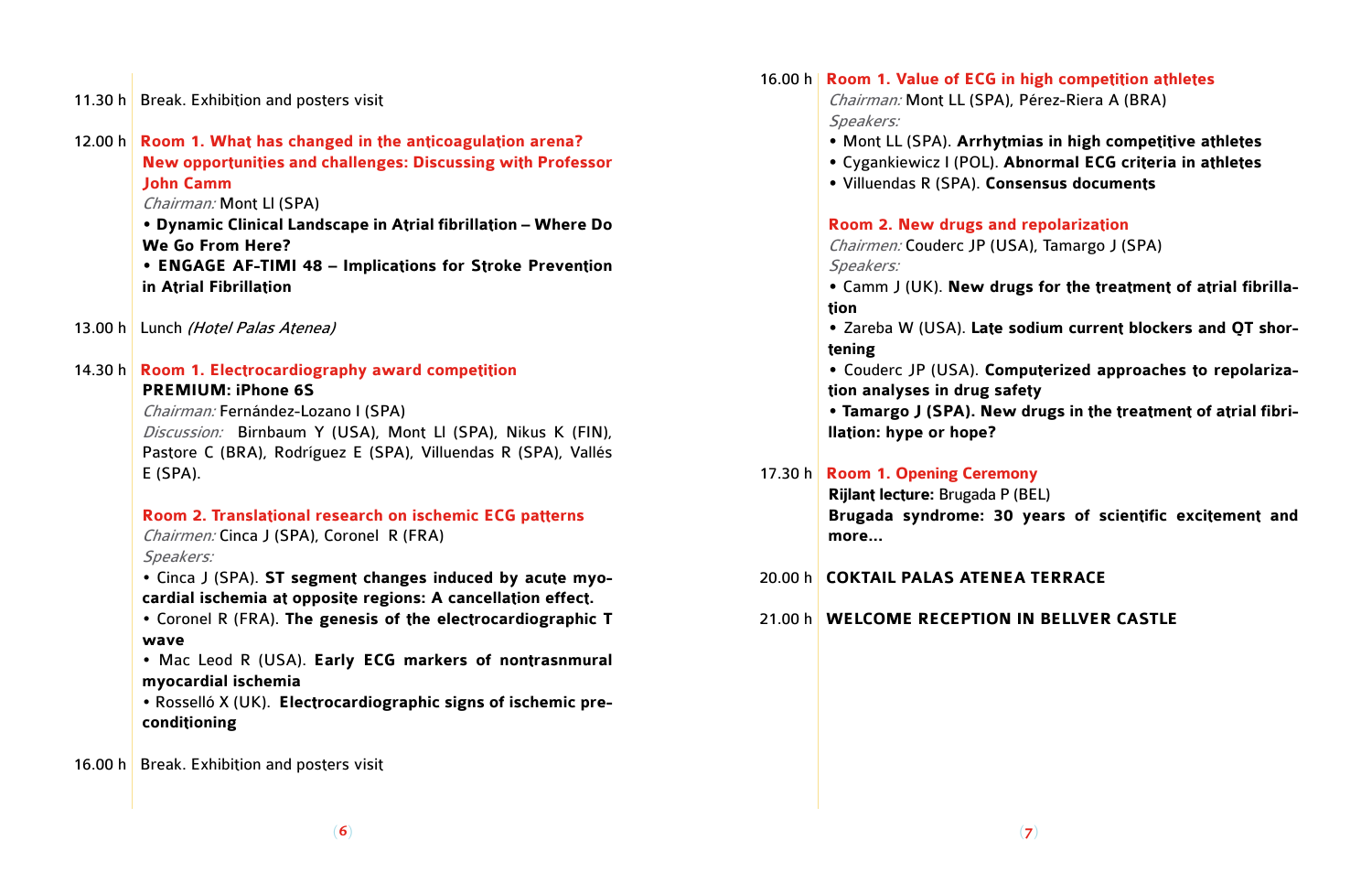#### 08.00 h **Registration Desk**

**tachycardia**

| 08.30 h | Room 1. Resincronization and ICD therapy: When and How<br>Chairmen: Ikeda T (JAP), Steinberg J (USA)<br>Speakers: |
|---------|-------------------------------------------------------------------------------------------------------------------|
|         | • Vinyolas X (SPA). What have we learned in the last 10 years                                                     |
|         | about resynchronization                                                                                           |
|         | • Steinberg J (USA. CRT in patients with Atrial Fibrillation                                                      |
|         | · Ikeda T (Jap). Noninvasive Electrocardiology in Risk Strati-                                                    |
|         | fication for ICD                                                                                                  |
|         | • Grande C (SPA). Subcutaneous ICD. Experience in the Balearic                                                    |
|         | <b>Islands</b>                                                                                                    |
|         | <b>Room 2. ECG-CE-CMR correlation</b>                                                                             |
|         | Chairmen: Pons G (SPA), Pastore C (BRA)                                                                           |
|         | Speakers:                                                                                                         |
|         | • Bayes de Luna A (SPA). Chronic Ischemic Heart Disease                                                           |
|         | . Nikus K (FIN). Acute Coronary syndromes                                                                         |
|         | · Baranowski R (POL). Left ventricular block                                                                      |
|         | · Bacharova L (SK). Left ventricular enlargement                                                                  |
| 10.00 h | Break. Exhibition and posters visit                                                                               |
|         | 10.30 h Room 1. Value of surface ECG in differential diagnosis of wide                                            |
|         | and narrow QRS tachycardia                                                                                        |
|         | Chairmen: Brugada P (BEL), Farré J (SPA)                                                                          |
|         | Speakers:                                                                                                         |
|         | · Brugada P (BEL). Brugada's Algorithm for ventricular tachycardia                                                |
|         | · Jastrzebski M (POL). The ventricular tachycardia score: a no-                                                   |
|         | vel approach to electrocardiographic diagnosis of ventricular                                                     |

**June 5, Sunday •** Rodríguez E (SPA). **When the ECG is not what it looks like**

**•** Villacastin J (SPA). **Differential diagnosis of narrow QRS tachycardia**

**Room 2. Atrial flutter/fibrillation: anticoagulation strategies** Chairmen: Camm J (UK), Levy S (FRA) Speakers:

**•** Platonov P(Sweden). **AF in ischemic stroke patients, its detection, screening and underestimated prevalence** 

**•** Rosenqvist N (Sweden). **NOAs in stroke prevention** 

**•** Bayes de Luna A (SPA). **Is it time to anticoagulate patients at high risk of stroke but without documented AF? The case of advanced interatrial block**

- Abstract presentation
- 12.00 h **Paul Puech lecture:** Zareba W**. ECG in Cardiac Resynchronization Therapy**
- 12.30 h Lunch (Hotel Palas Atenea)

#### 14.00 h **Room 1. Early repolarization**

Chairmen: Macfarlane P(UK), De Ambroggi L(IT) Speakers:

**•** Peter W. Macfarlane. **The 2015 consensus report on the new definition of early repolarization**

- Luigi De Ambroggi. **Early repolarization pattern in athletes: prevalence and prognostic value**
- Viskin S. **Risk stratification of early repolarization**
- Piotrowicz R. **Case Presentations of ER based on Current Standards**

**Room 2.11º Encuentro ISE-FIAI-SEC-SOLAECE-SIAC** (in spanish) Chairman: Dr. Edgardo Schapachnik (ARG - Coordinador del FIAI)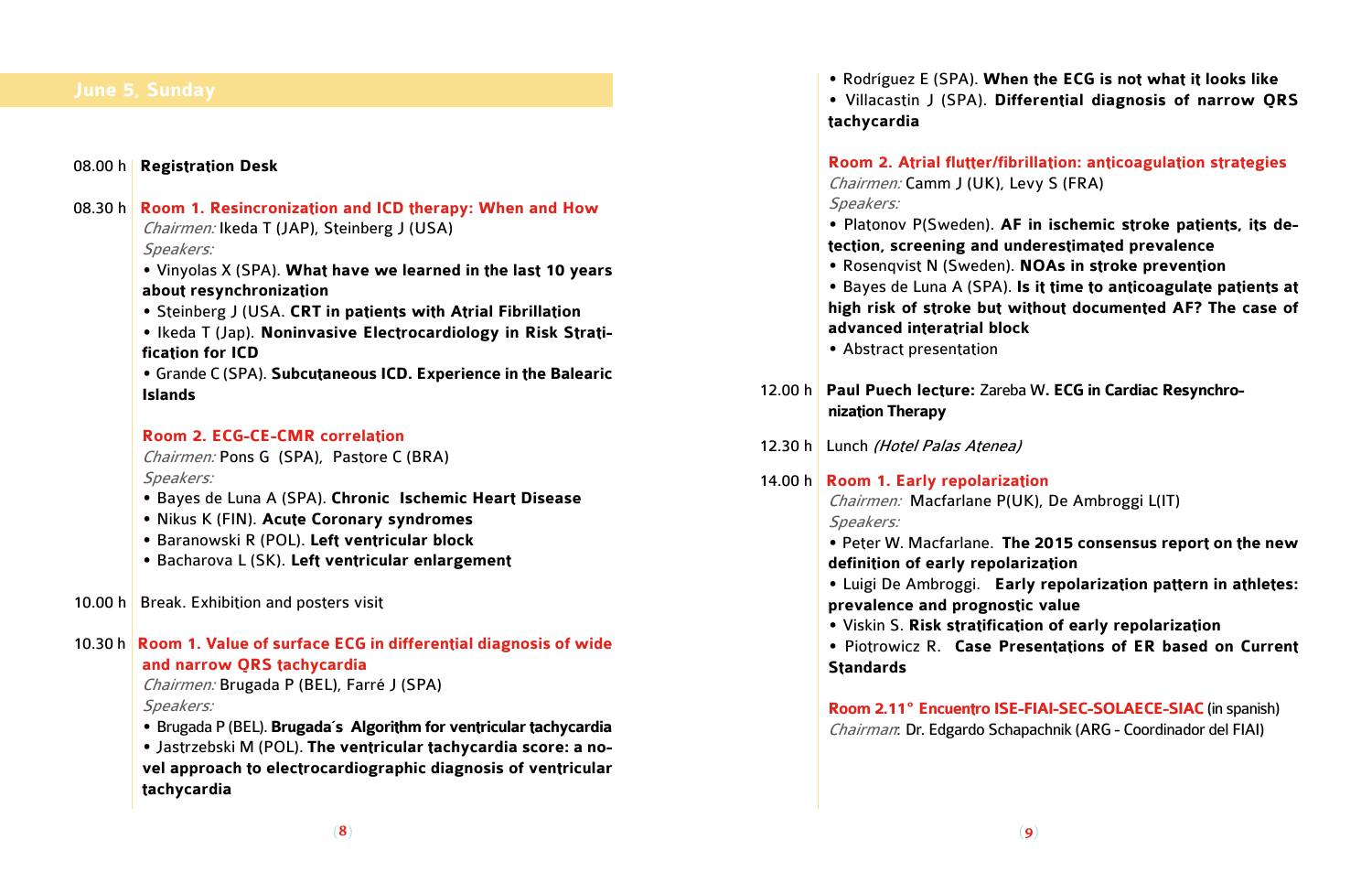#### **Conferencia "Dr. Pablo Chiale"**

Presidente: Dr. Raimundo Barbosa Barros (BRP) Disertante: Dr. Miguel Fiol (SPA)

**Patrones electrocardiográficos precoces en el síndrome coronario agudo y activación del laboratorio de hemodinámica**

#### **Mesa redonda**

### **"Impacto de las nuevas tecnologías en la electrofisiología y la cardiología en general"**

Presidente: Dr. Adail Paixao Almeida (Brasil)

• 14.30 h Dr. Edgardo Schapachnik (ARG – SOLAECE). **Experiencia en foros, cursos, simposios y congresos virtuales a través de Internet** 

• 14.45 h Dr. Martín Ibarrola (ARG – FIAI). **El FIAI su historia e impacto en la enseñanza de las arritmias**

• 15.00 h Dr. Lorenzo Fácila (SPA – SEC). **El valor de Twitter**

• 15.15 h Dr. Adrián Baranchuk (Canadá - SIAC). **Sistema online de auto práctica de electrocardiografía y el iBook Clinical Practice**

#### **Entrega de LA Distinción Maestro del FIAI**

Al Dr. Andrés Pérez Riera (BRA) por parte del prof. Dr. Antoni Bayés de Luna

El evento será transmitido on line a través de Internet mediante videoconferencia por CETIFAC

15.30 h Break. Exhibition and posters visit

#### 16.00 h **Room 1. ISE/ISHNE\* Joint Session**

(Guidelines for Ambulatory ECG Monitoring) Chairmen: Baranchuk A (CAN), Fernández-Lozano I (SPA) Speakers:

• Cygankiewicz I (POL). **Current indications for Ambulatory** 

#### **ECG monitoring**

• Tereshchenko L (USA). **Wireless systems for extended cardiac monitoring**

• Steimberg J (USA). **Implantable loop recorders. State of the art** \*International Society of Holter and Noninvasive Eletrocardiography

#### **Room 2. Arrhythmias in children and adolescents**

Chairmen: Roses F (SPA). Subirana M (Spain) Speakers:

- Dorostkar P (USA). **TBD**
- Roses F (SPA). **Intraatrial block in children. Does it exist?**
- Cano, O (SPA). **Essential ECG clues in adolescents with congenital heart diseases and arrhythmia**

#### 17.30 h **Room 1.**

**Ronnie Campbell lecture.** Camm J (UK)

#### 18.00 h **Exhibition Room Commented Poster session and exposition visit** Chairmen: Birnbaum Y (USA), Gorgels A (NED)

- 18.00 h **Room 1. Council members meetting**
- 20.15 h **Organ Concert in Palma Cathedral Gala Dinner** Restaurant Es Molí des Compte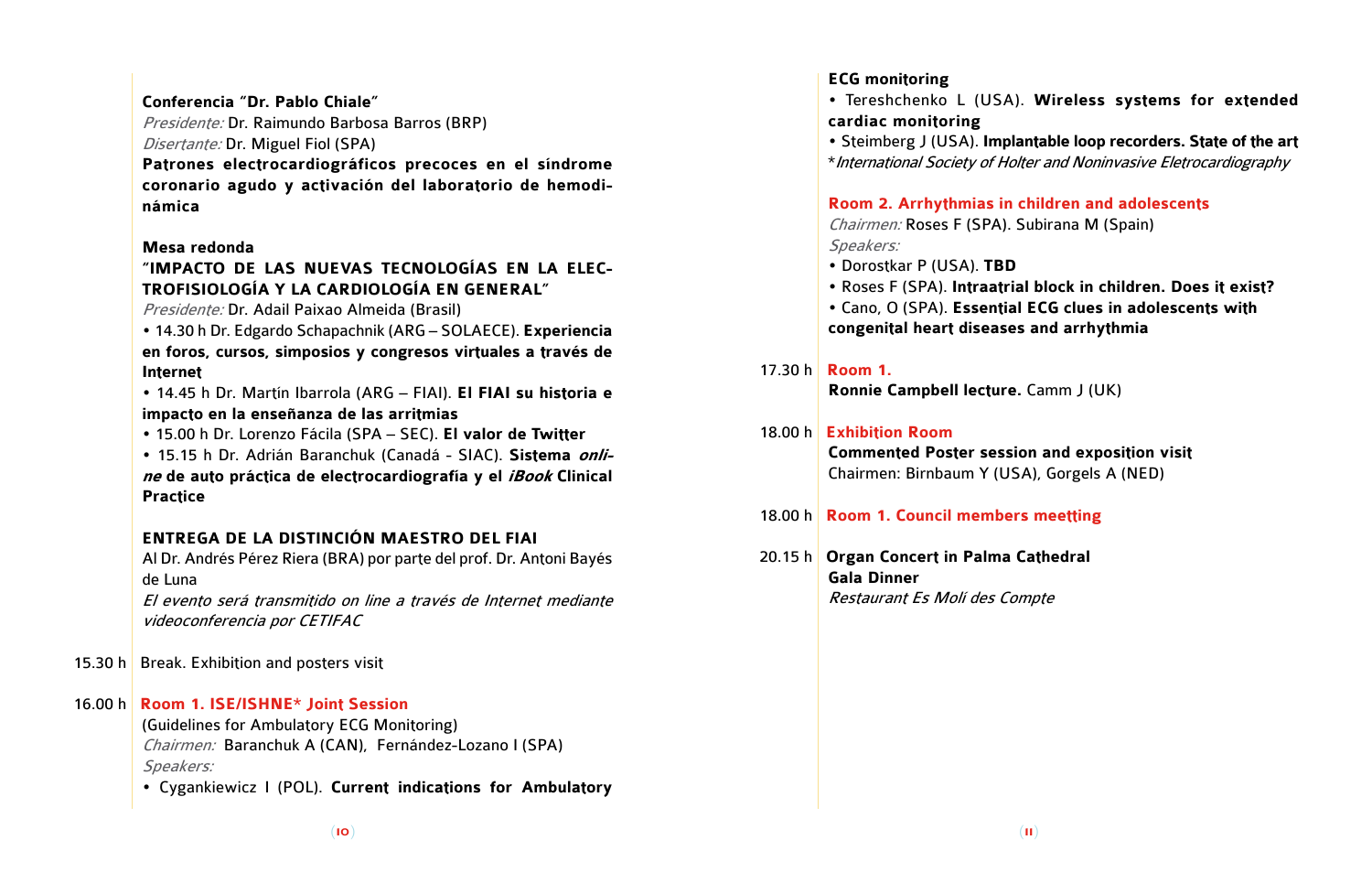### **June 6, monday**

| 08.30 h | Room 1. Sudden cardiac death: prevalence, final cause and                                                                                                                             |
|---------|---------------------------------------------------------------------------------------------------------------------------------------------------------------------------------------|
|         | associated diseases                                                                                                                                                                   |
|         | Chairmen: Gorenek B (TUR), Expósito C (SPA)                                                                                                                                           |
|         | Speakers:                                                                                                                                                                             |
|         | • Brugada J (SPA). Modifying the natural history of Brugada<br>syndrome by right ventricular epicardial RF ablation<br>. Brugada R (SPA). Use of genetics in the diagnosis of Brugada |
|         | Syndrome                                                                                                                                                                              |
|         | · Cygankiewicz I (POL). SCD in heart failure                                                                                                                                          |
|         | . Verrier R (USA). SCD Prediction by Novel High-throughput                                                                                                                            |
|         | Repolarization Heterogeneity Assessment in 12-lead                                                                                                                                    |
|         | Room 2. The mistakes in the interpretation of the ECG in ACS                                                                                                                          |
|         | Case discussion                                                                                                                                                                       |
|         | Chairmen: Barrabés J (SPA), Pastore C (BRA)<br>Speakers:                                                                                                                              |
|         | . Birbaum Y (USA). ST-segment elevation: Distinguishing ST<br>elevation myocardial infarction from ST elevation secondary                                                             |
|         | to nonischemic etiologies                                                                                                                                                             |
|         | . Nikus K (FIN). Agreement between cardiologists and fellows<br>in interpretation of ischemic electrocardiographic changes in<br>acute myocardial infarction                          |
|         | · Gorgels A (NED). Is it possible to differentiate between                                                                                                                            |
|         | Takotsubo cardiomyopathy and acute anterior ST-elevation                                                                                                                              |
|         | myocardial infarction?                                                                                                                                                                |
|         | 10.00 h Break. Exposition visit                                                                                                                                                       |
| 10.30 h | Room 1. New technologies applied to Medical Education in<br><b>Electrocardiology: APPs, iBooks, e-Books?</b>                                                                          |

Chairmen: Bacharova L (SK), Baranchuk A (CAN)

#### Speakers:

- Antiperovitch P(CAN). **Practice tools**
- Baranchuk A (CAN). **Testing tools**
- Nadeau-Routier Ch (CAN). **iBook**
- Farré J (SPA). **ECG Corner**
- Potse M (FRA). **The visualization of 3D lead fields**
- Hoefen Y (USA). **ECG in Cardiology Board Examinations**

#### **Room 2. Syncope**

Chairmen: Moya A (SPA), Edvardsson (SWE) Speakers:

**•** Edvardsson N (SWE). **Diagnostic yield of different electrocardiographic techniques (12 lead, in hospital monitoring, Holter, external loop recorders, ILR) in patients with syncope**

**•** Pérez- Rodon J(SPA). **ECG as a prognostic tool in syncope** 

**•** Ruiz- Granell R (SPA). **How to manage patients with syncope and bundle branch block**

**•** Rodríguez-Entem F (SPA). **Case presentations: challenging ECG in patients with syncope** 

#### 12.00 h **Room 1.**

**Dirk Durrer lecture.** Anton Gorgels (NED) **"Understanding the ECG in acute coronary syndromes"**

12.30 h Lunch (Hotel Palas Atenea)

### 14.00 h **Room 1. Interatrial block and atrial arrhythmias: The Bayes syndrome**

Chairmen: Zareba W(USA), Breithardt G (GER) speakers:

**•** Garcia-Cosío F(SPA). **The atrial activation in normal and pathologic conditions**

- Bayes de Luna A (SPA). **The ECG-VCG criteria of interatrial block**
- Martínez-Selles M (SPA). **The prevalence of interatrial block**

**•** Baranchuk A (CAN). **The association of interatrial block and arrhythmias**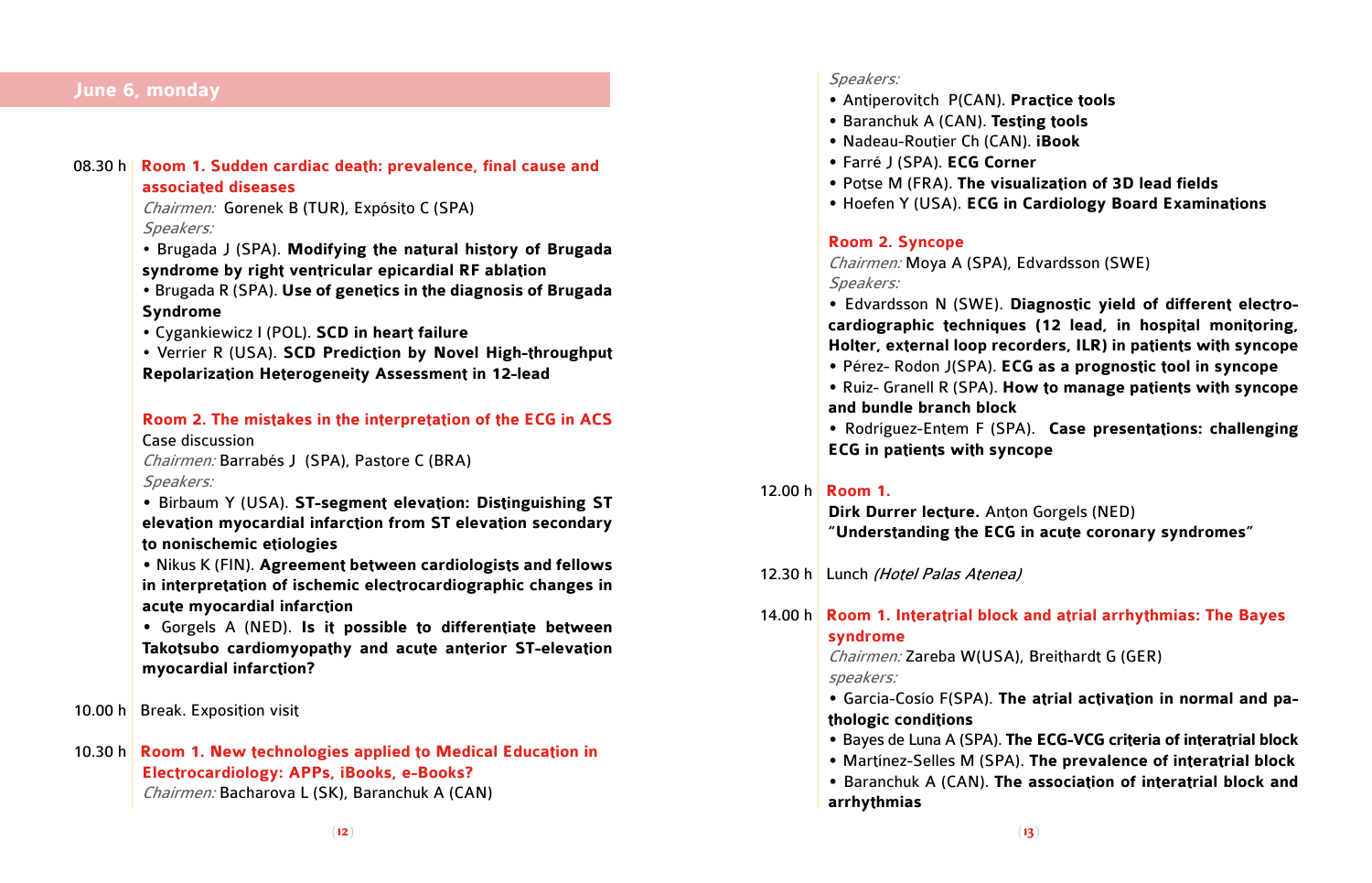• Related abstract presentation

#### **Room 2. Tele-electrocardiology and technical advances in surface electrocardiography**

Chairmen: Van Oosterom A (NED), Kozmann, G (HUN) Speakers:

**•** Van Oosterom A (NED). **The inverse problem of electrocardiography and the signal preprocessing and analysis involved, based on electrophysiology**

**•** Sarrias A (SPA). **App application for ECG diagnosis**

**•** Gomis P (SPA). **Ischemia detection using depolarization information in the high resolution electrocardiogram**

**•** Mirasso C (SPA). **Automatic analysis of long-lasting ECG time series**

**•** Kozmann G (Hungary). **Validation of the smartphone-based malignant ventricular arrhythmia risk assessment system**

**•** Sobieszczanska M (POL). **Differences on VAT (ventricular activation time) maps between patients with bundle branch blocks and normal subjects**

15.30 h Break. Exposition visite

# 16.00 h **Room 1. Challenging aspects of Brugada syndrome**

Chairmen: Brugada J (SPA), Bayés de Luna A (SPA) Speakers:

- Baranchuk A (CAN). **Brugada Phenocopies**
- Brugada J (SPA). **How to avoid sudden death?**
- Viskin S (ISR). **How to avoid sudden death?**
- Richter S (GER). **How to diagnostic the ECG pattern?**

**Room 2. The cath Lab activation in ACS without ST-segment elevation**

Chairmen: Bethencourt A (SPA), Gorgels A (NED),

Speakers:

• Barrabés J (SPA). **ECG comments in the Guidelines for the** 

**Management of Acute Coronary Syndromes in Patients Presenting Without Persistent ST-segment Elevation** • Birnbaum Y (USA). **The role of the ECG in diagnosis, risk estimation, and catheterization laboratory activation in patients with acute coronary syndromes without ST-segment elevation** • Nikus K (FIN). **Urgent or Emergent Cath Lab activation in ACS without ST-segment elevation. Case presentation** • Sionis A (SPA). **Clinical interpretation of high sensitivity troponin T**

#### 17.30 h **Room 1.**

**Philip Coumel lecture.** Breithardt G (GER) Atrial fibrillation – from ECG diagnosis to a complex disease

18.00 h **Room 1. ISE Annual General Meeting**

#### 18.30 h **Room 1. Closing Ceremony**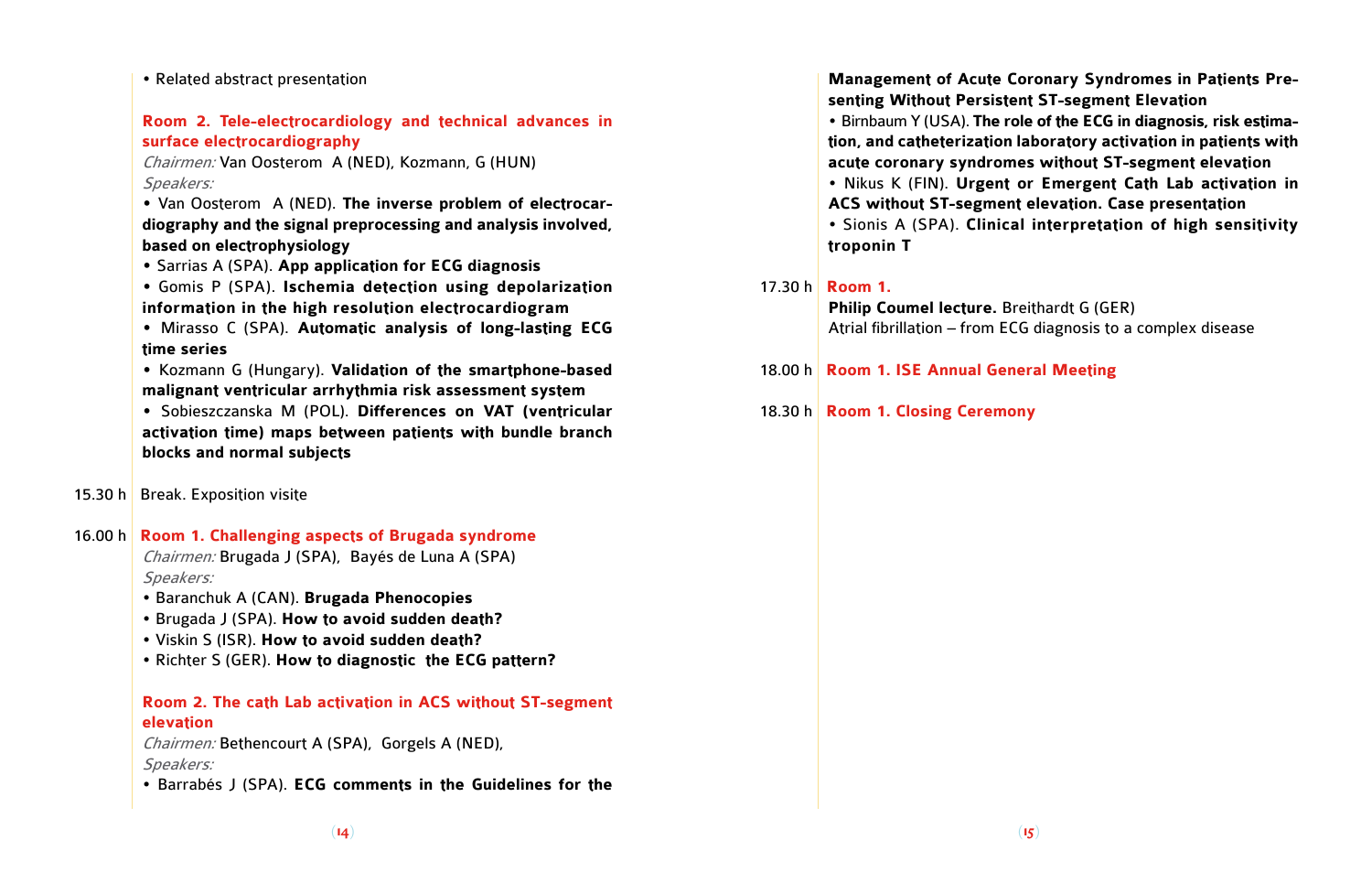# **NOTES**

**NOTES**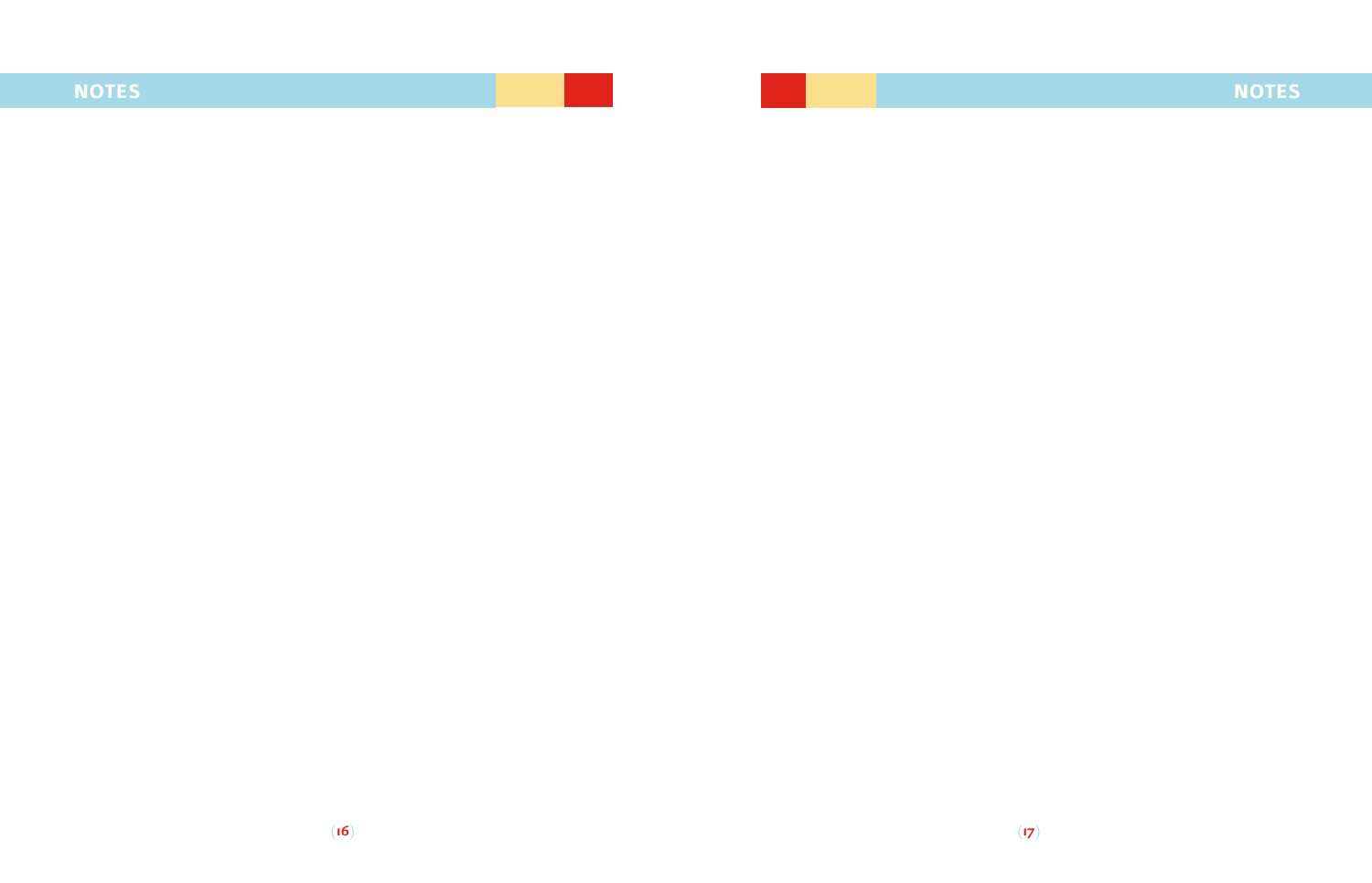# **NOTES**